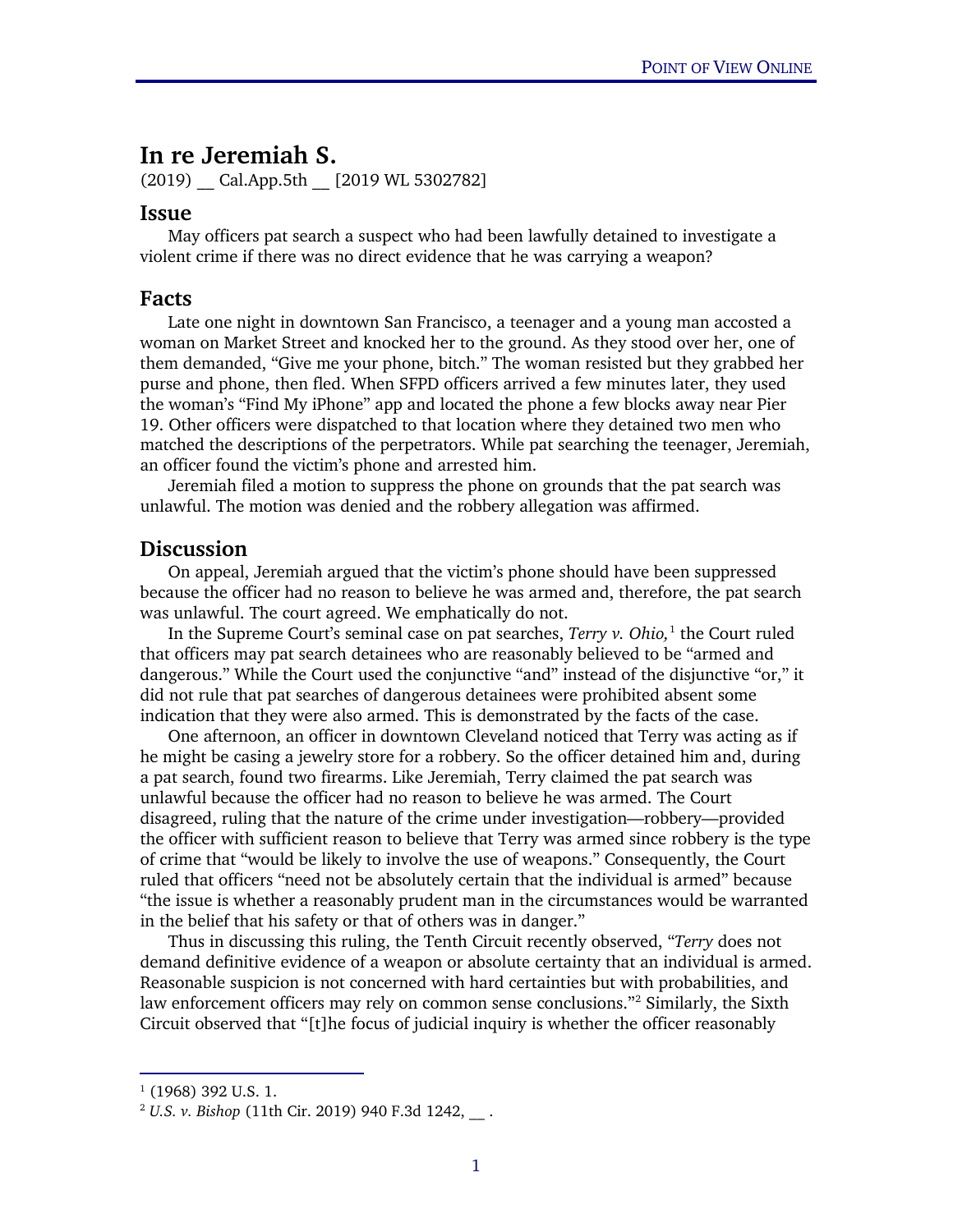perceived the subject of a frisk as potentially dangerous, not whether he had an indication that the defendant was in fact armed."[3](#page-1-0)

The California Supreme Court also addressed this issue in the case of *People v. Mendoza.* [4](#page-1-1) Here, the defendant shot and killed a Pomona police officer who had detained him and two companions, apparently because they were acting suspiciously. Mendoza was found guilty of murdering an officer in the performance of the officer's duties. On appeal, he argued that the officer was not acting lawfully because, when he shot him, the officer was pat searching one of his companions and that the pat search was unlawful because the officer lacked grounds to believe that his companion was armed. The California Supreme Court disagreed, saying, "even assuming [the officer] did not know if any of the three were armed," the pat search "was perfectly appropriate" because the "totality of the circumstances gave rise to a reasonable apprehension of danger on the officer's part, and the detention and pat search were reasonably designed to discover weapons."<sup>[5](#page-1-2)</sup> Other dangerous crimes have been found to warrant pat searches include burglary, car theft, and drug trafficking. $6$ 

This brings us back to *Jeremiah S.* Contrary to the decisions just discussed, the court ruled that the pat search was unlawful because "there was nothing about Jeremiah's appearance, behavior, or actions to make [the officer] believe that Jeremiah was armed and dangerous." The court went further and indicated there might have been insufficient reason to believe that Jeremiah was dangerous because, said the court, he was only "5 feet 5 inches tall and weighed 130 pounds." (For reference, Charles Manson was 5 feet 2 inches tall.) It even suggested that robbery is not necessarily a violent crime because it "encompasses a broad range of conduct and includes a variety of unacceptable behavior." (As far as we know, robbery is still classified as a "violent" felony, $^7$  not "unacceptable behavior.")

## **Comment**

There are two other things that should be noted. First, the court indicated that Jeremiah was not even "dangerous." This was because, said the court, he was only "5 feet 5 inches tall and weighed 130 pounds." (For reference, Charles Manson was 5 feet 2 inches tall.) The court even suggested that robbery is not necessarily a violent crime because it "encompasses a broad range of conduct and includes a variety of unacceptable

<span id="page-1-0"></span> <sup>3</sup> *U.S. v. Bell* (6th Cir. 1985) 762 F.2d 495, 500, fn.7.

<span id="page-1-1"></span><sup>4</sup> (2011) 52 Cal.4th 1056.

<span id="page-1-2"></span><sup>5</sup> Also see *People v. Superior Court (Brown)* (1980) 111 Cal.App.3d 948, 956 ["a pat-down search for weapons may be made predicated on specific facts and circumstances giving the officer reasonable grounds to believe that defendant is armed or on other factors creating a potential for danger to the officers"]; *U.S. v. Brown* (7th Cir. 2000) 232 F.3d 589, 592 [pat search of strangelybehaving detainee upheld even though there "was the lack of specific facts indicating that [he] possessed a weapon"].

<span id="page-1-3"></span><sup>6</sup> See, for example, *Richards v. Wisconsin* (1997) 520 U.S. 385, 391, fn.2; *People v. Glaser* (1995) 11 Cal.4th 354, 367 ["In the narcotics business, firearms are as much 'tools of the trade' as are most commonly recognized articles of narcotics paraphernalia."]; *People v. Osborne* (2009) 175 Cal.App.4th 1052, 1061 [burglary]; *U.S. v. Snow* (7th Cir. 2011) 656 F.3d 498, 501 ["burglary is the type of offense that likely involves a weapon"].

<span id="page-1-4"></span><sup>&</sup>lt;sup>7</sup> See Pen. Code  $\S$  667.5(c)(9).